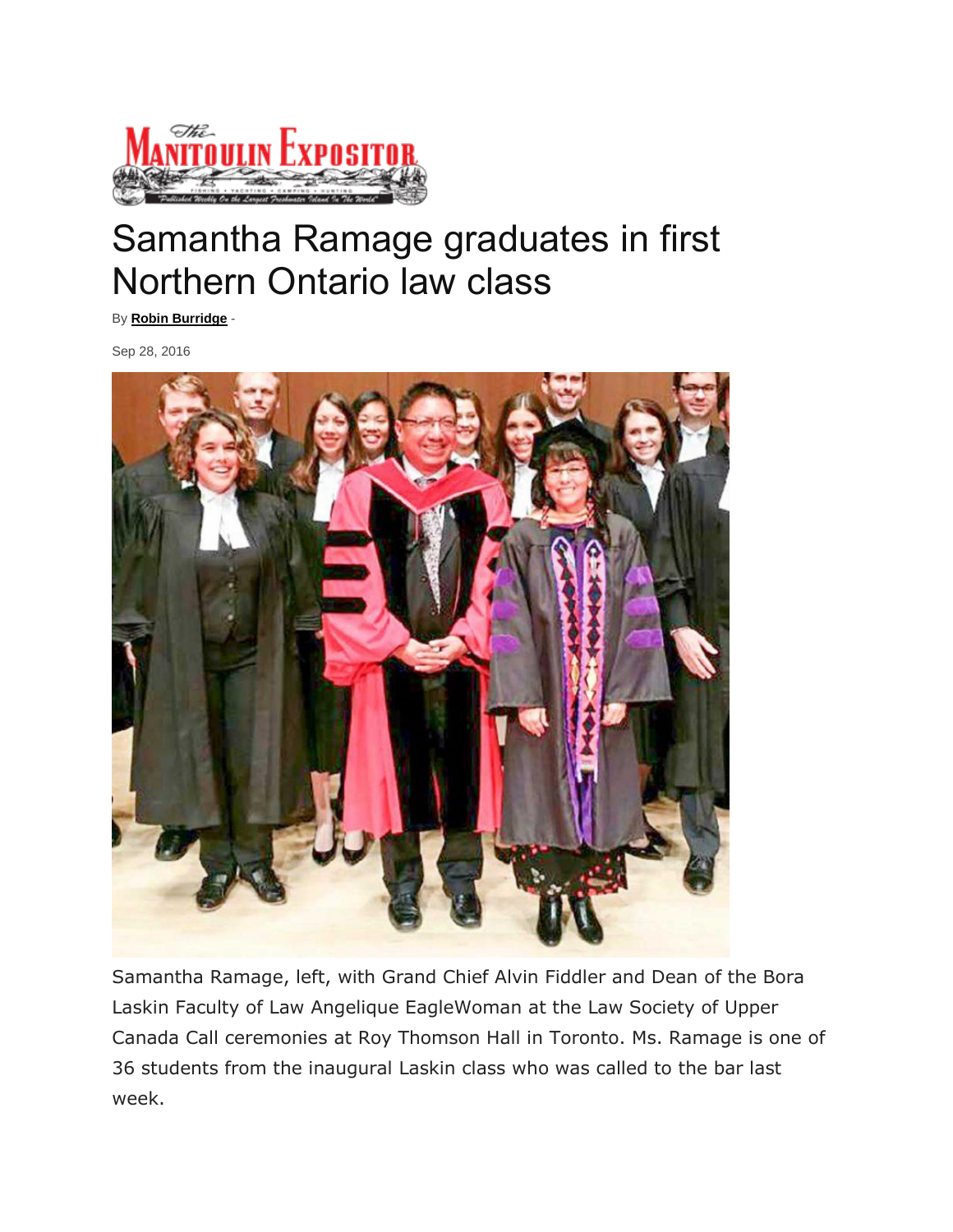## Island woman wants to be part of the change

THUNDERBAY—Manitoulin's Samantha Ramage was one of 58 students to graduate from the charter class of Lakehead University's Bora Laskin Faculty of Law this spring, and was called to the bar with 35 of her fellow classmates this past Friday.

"The whole day was surreal," 29-year-old Ms. Ramage told The Expositor. "When you're in the trenches trying to get through all the work, you know the day is coming, but it's a surreal experience when you're finally there and past being a student."

Ms. Ramage explained the day was additionally special for her, as Grand Chief Alvin Fiddler was honoured at the Call ceremony with an honourary Doctor of Laws degree.

"As he addressed the crowd, he spoke of Chanie Wenjack, a 12-year-old Anishinaabe boy who died from hunger and exposure after trying to find his way home from a residential school," said Ms. Ramage. "He spoke of the work Gord Downie has done to shed light on this history. He spoke of righting these wrongs, of perseverance and of unity.

Watching Alvin was a reminder of why I am wearing these itchy black robes, why I worked this hard and walked this path. I am lucky enough to have played a small role in some of Alvin's selfless work by helping the tenacious Julian Falconer and amazing Meaghan Daniel. I am honoured to work for the Grand Chief, to learn from him and to know him. Congratulations, Alvin. Congratulations, classmates. My hope is that you remember Thunder Bay, remember Chanie, remember the injustices we have learned and experienced and share as Canadians. Take that darkness and light it up. We are the next generation, we are part of the change."

Ms. Ramage grew up on Manitoulin and attended Cambrian College for Journalism after graduating from Manitoulin Secondary School. After returning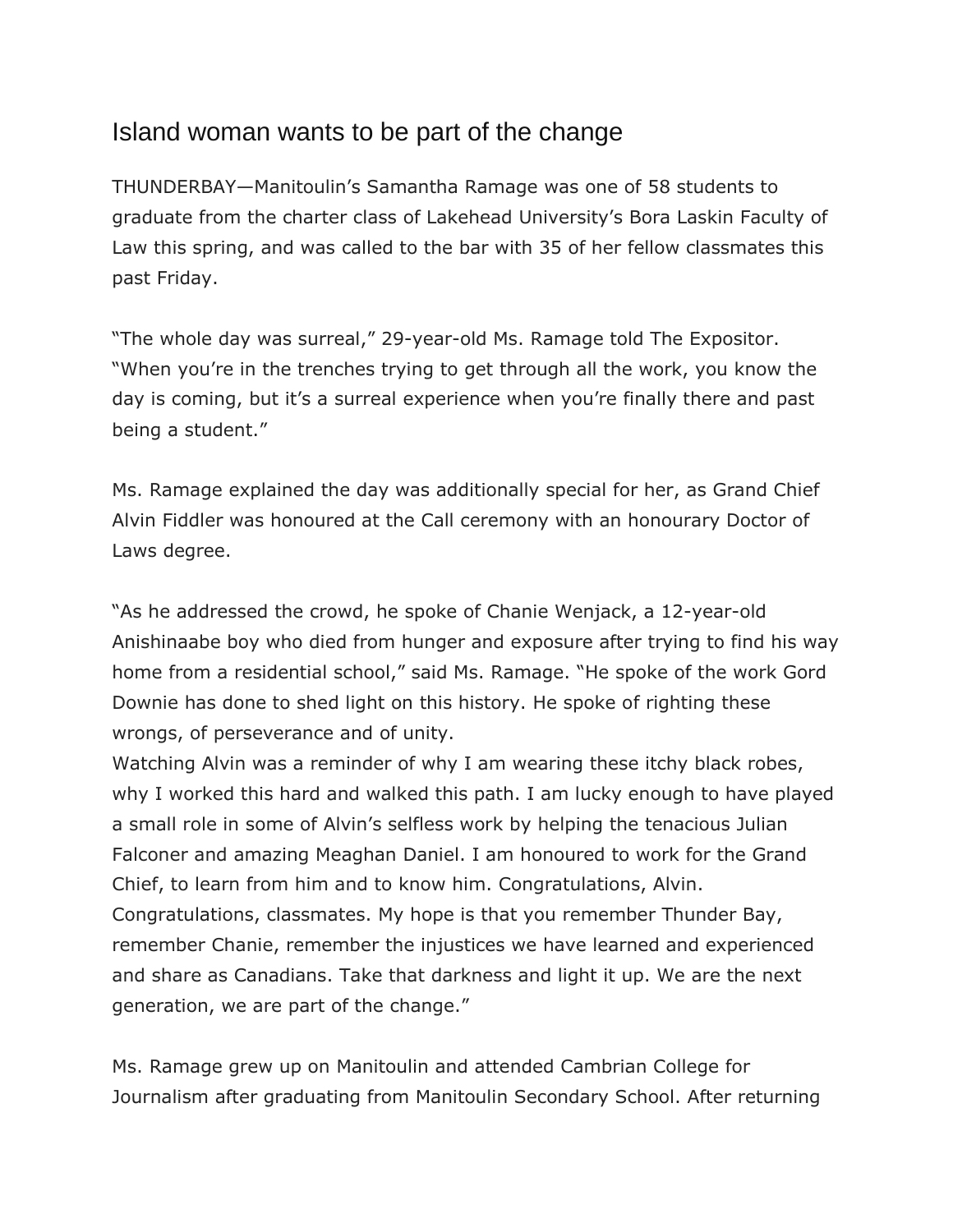home for a short time, she was hired as the communications officer for the Northern Ontario Service Deliverers Association, which led Ms. Ramage to Thunder Bay.

"I wanted to go back to school for something and to make a difference," she explained. "I started my undergrad at Lakehead University and when I learned of the law school opening up I wanted to apply."

Ms. Ramage explained that she was attracted to how Laskin blended aboriginal and Canadian law. In her admission letter she wrote about how the law can sometimes be unfair, especially for indigenous people, and how she wanted to help change that.

"Working for Julian (Falconer, of Falconers LLP, the firm that Ms. Ramage works for), I'm doing what I wrote about in my admission letter—I'm so lucky," said Ms. Ramage.

As part of the inaugural Laskin class, Ms. Ramage also took part in the integrated practice curriculum (IPC), a new alternative to the traditional law school requirements to article with a firm after graduating. Instead of articling, Ms. Ramage earned her degree in three years, taking six classes a semester with practical components woven throughout and a half-year placement her final year, which she did with Falconers LLP.

Ms. Ramage met Mr. Falconer while working for the UCCMM Tribal Council. He offered her a job, and Ms. Ramage worked part-time at the firm throughout her semesters at Laskin, full-time in the summer in addition to her placement, and was hired by the firm as an associate after graduating this past spring.

"The firm is small—there are seven of us (lawyers)," she said, "but the team is incredible. It takes on really meaningful cases and when I go home at night I feel good—like I'm helping make a difference. Everyone there is really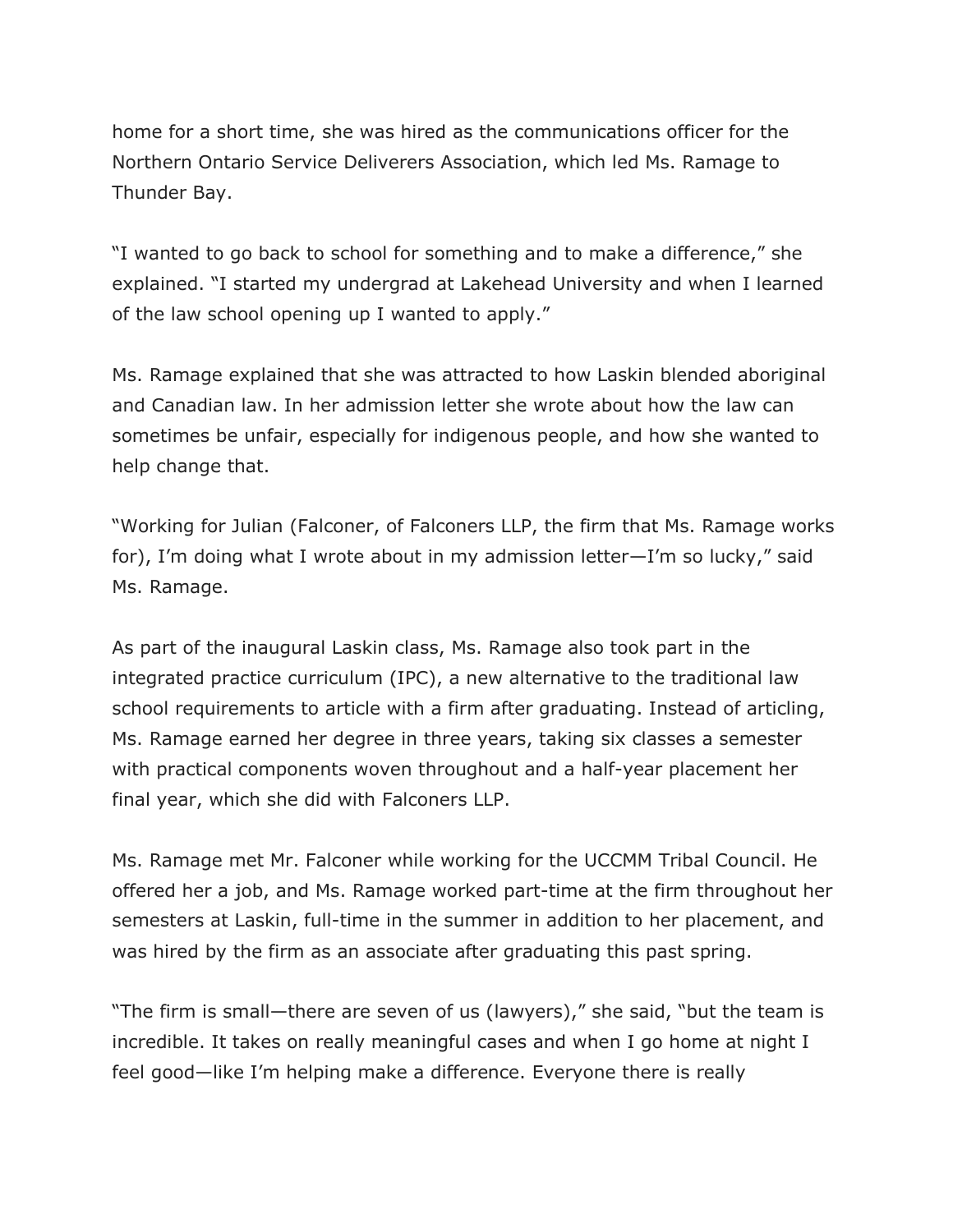supportive too—it's not a shark tank as some law firms are portrayed on television."

As part of a requirement in applying to Laskin, Ms. Ramage needed to have three years of post secondary study. Although she hadn't completed her BA at the time, her two years of journalism school and two years at Lakehead fit the bill. Though it is not a requirement, Ms. Ramage has been working on completing her general BA and is currently on her final credit with her BA to be completed later this year.

Ms. Ramage was also one of several students to be featured in a recent MacLean's Magazine article: 'Lakehead University's First-Class Lawyers' by Jennifer Lewington.

"I want to be a part of the change," the article quotes Ms. Ramage as saying. "I think my role in that change will be around accountability, with regard to the Crown, and asking those questions that indigenous people have been asking forever. Namely, she asks: 'Why are things the way they are and [how] can they be different?'"

"Being in the first class and the first IPC, all eyes are on us," Ms. Ramage said of the article. "Everyone is waiting to see how we do. We want to make everyone proud."

Ms. Ramage said she was surprised and pleased by the feedback from people back on Manitoulin who saw the article and hopes it encourages other youth to pursue their dreams.

"We were all put on this earth to do good for others," said Ms. Ramage. "Being a lawyer, we are here to serve our clients and help people."